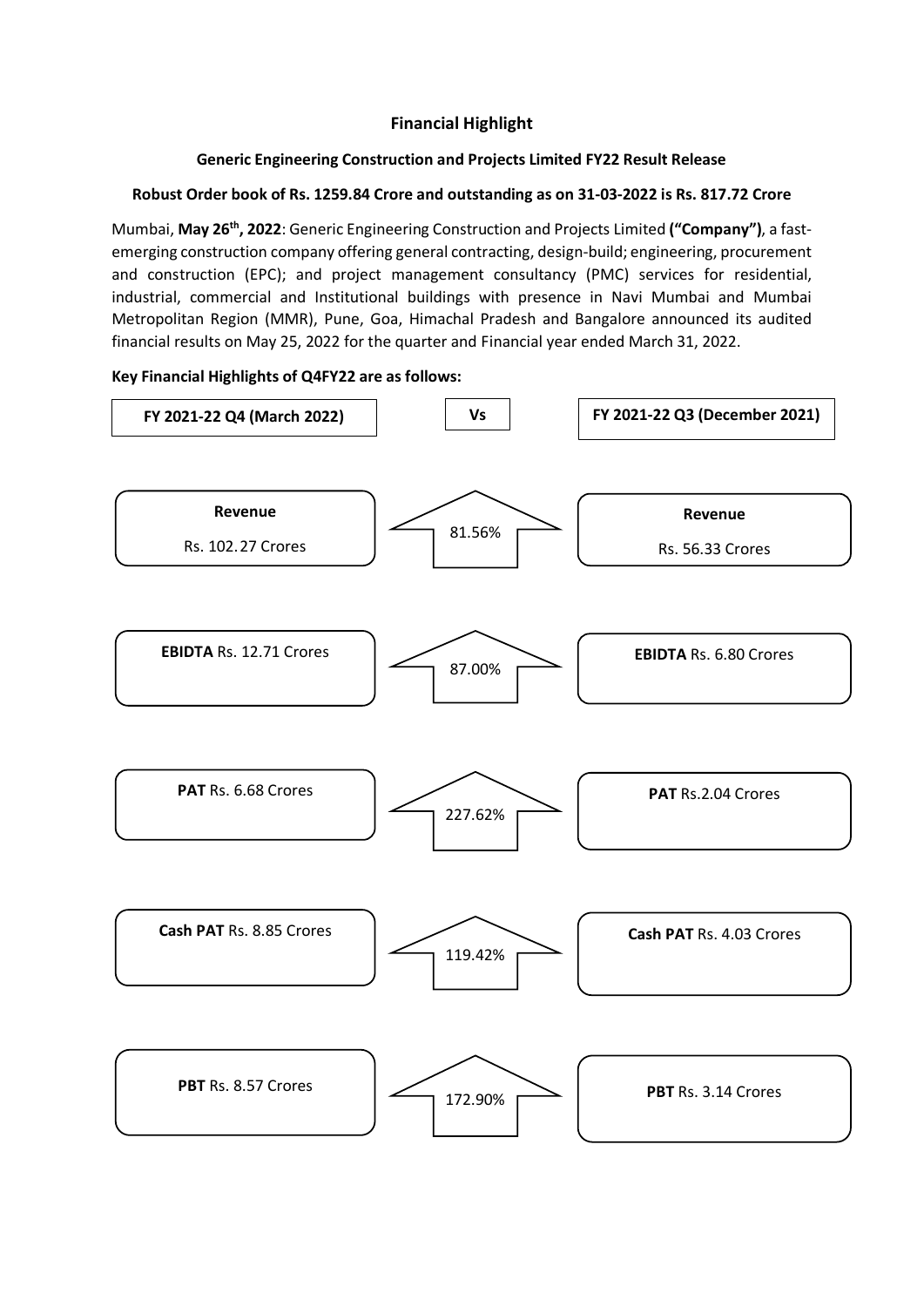#### **Key Financial Highlights of FY 2021-22 are as follows:**



| <b>Particulars</b>             | <b>Q4FY22</b> | Q3FY22 | Q4FY21 | <b>FY22</b> | <b>FY21</b> |
|--------------------------------|---------------|--------|--------|-------------|-------------|
| <b>Total Income</b>            | 102.27        | 56.33  | 55.90  | 262.55      | 131.90      |
| <b>EBITDA</b>                  | 12.71         | 6.80   | 12.53  | 32.88       | 18.23       |
| <b>Cash PAT</b>                | 8.85          | 4.03   | 8.72   | 22.14       | 10.78       |
| <b>PAT</b>                     | 6.68          | 2.04   | 6.73   | 13.96       | 2.78        |
| <b>Total Debt</b>              |               |        |        | 50.43       | 47.03       |
| <b>Net Debts</b>               |               |        |        | 45.86       | 43.23       |
| <b>Current Ratio</b>           |               |        |        | 1.72        | 1.90        |
| <b>Interest coverage Ratio</b> |               |        |        | 4.68        | 1.91        |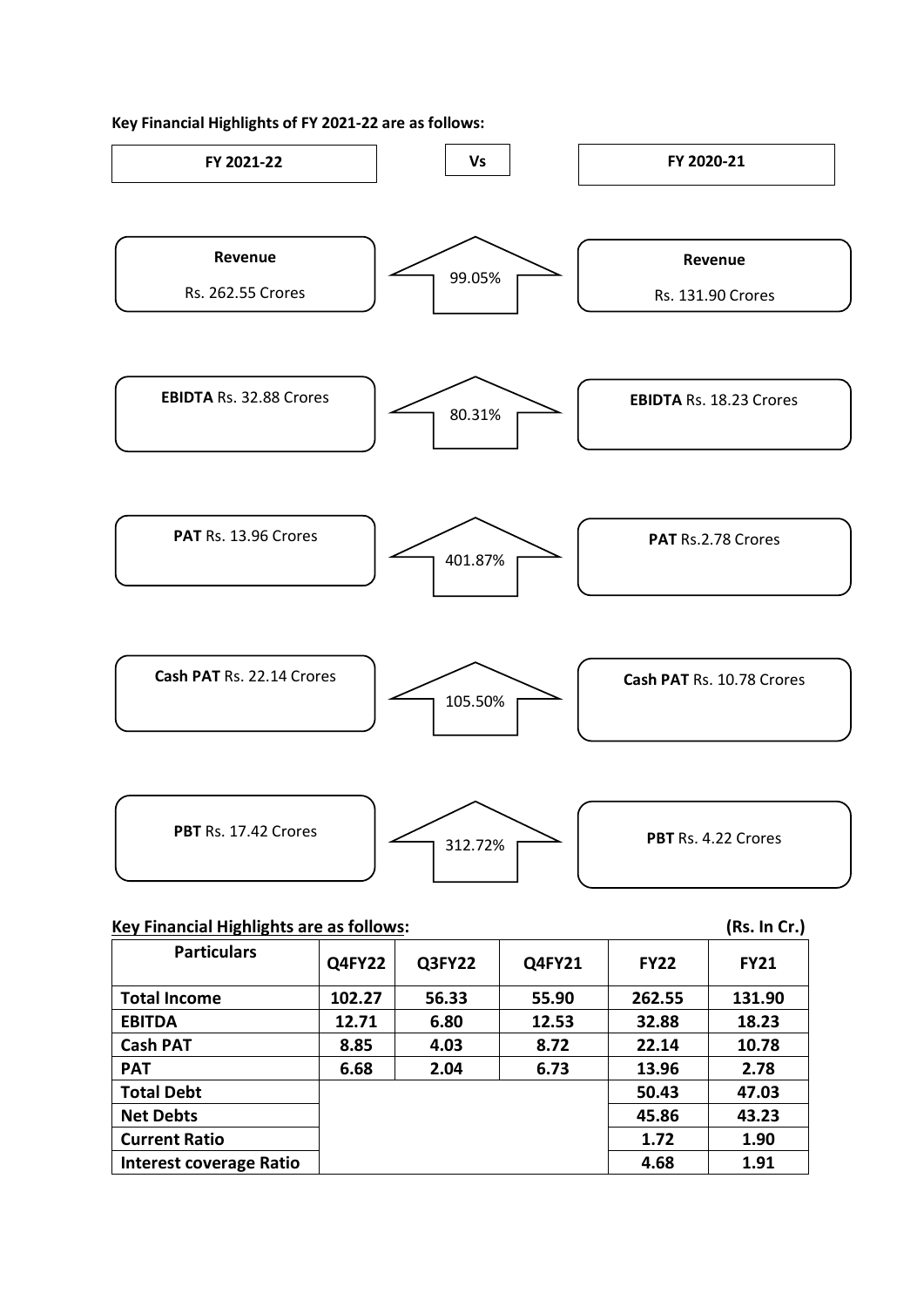### **Performance highlights for Q4FY22**

### 1. **Total Revenue**

Revenue for Q4FY22 stood at Rs.102.27 crore as compared to Rs. 56.33 crore in Q3FY22. Growth 81.56% as compared to Q3FY22.

### 2. **EBIDTA**

EBITDA was Rs. 12.69 crore as compared to EBITDA of Rs. 6.78 crore in Q3FY22. Growth 80.31% as compared to Q3FY22.

### 3. **PAT**

PAT stood at Rs. 6.68 crore, as against PAT of Rs. 2.04 crore in Q3FY22. Growth 227.45% as compared to Q3FY22.

### **Performance highlights for FY22**

### 1. **Total Revenue**

Revenue for FY22 stood at Rs.262.55 crore as compared to Rs. 131.90 crore in FY21. Growth 99.05% as compared to FY21.

### 2. **EBIDTA**

EBITDA was Rs. 32.87 crore as compared to EBITDA of Rs. 18.23 crore in FY21. Growth 87.17% as compared to Q3FY22.

### 3. **PAT**

PAT stood at Rs. 13.96 crore, as against PAT of Rs. 2.78 crore in FY21. Growth 402.16% as compared to FY21.

### **4. Interest Coverage Ratio**

Interest coverage ratio is 3.40 time, as against 1.70 times in FY21.

- 5. Net Debt to Equity Ratio as on March 31, 2022 is 0.24 times.
- 6. Total order received during the FY22 Rs. 535.83 Crores.

### **Management Response – Performance and Future Outlook**

"The quarter gone by witnessed improvement in Generic Engineering Construction and Projects Limited (GECPL) financial performance backed by healthy order book, diversified business portfolio and strong execution capabilities. Being headquartered in Mumbai, not only are we strategically located in the core market of Mumbai but have gradually expanded our presence to different states of India, establishing a Pan-India presence.

In the near-term, we expect the operating environment to continue to remain challenging. In this scenario, we will manage our business with agility, with continued focus on improving project delivery and high emphasis on maintain healthy margins. We will continue to drive